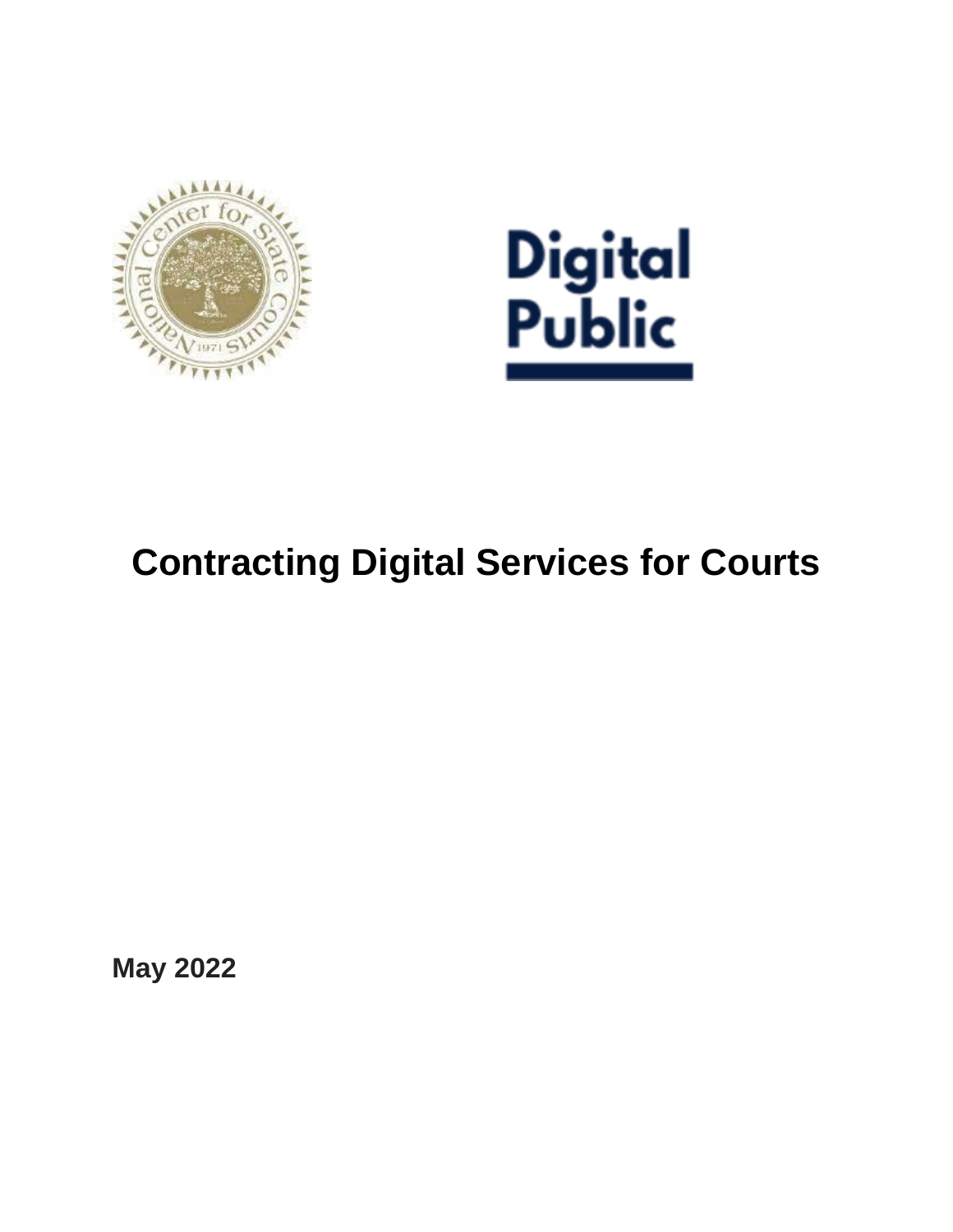# **Table of Contents**

| <b>Introduction: Digital Transformation</b>                           | $\boldsymbol{1}$        |
|-----------------------------------------------------------------------|-------------------------|
| <b>The Status Quo Paradox</b>                                         | $\overline{2}$          |
| <b>Procedural Principals for Digital Transformation Contracting</b>   | 3                       |
| Licenses, Limitations, and Granularity                                | $\overline{\mathbf{4}}$ |
| <b>Reporting and Supply Chain Transparency</b>                        | 5                       |
| <b>Impact-Adjusting Diligence, Implementation, and Accountability</b> | 5                       |
| <b>Warranties, Guarantees, and Representations</b>                    | 6                       |
| <b>Building for Iteration, Interpretation, and Adaptation</b>         | 7                       |
| <b>Always Build an Off-Ramp</b>                                       | 7                       |
| <b>Contracting Digital Fairness, Fairly</b>                           | 8                       |
| <b>Work-for-Hire Digital Services Contract</b>                        | 8                       |
| <b>Terms of Service Agreements</b>                                    | 9                       |
| <b>Conclusion</b>                                                     | 11                      |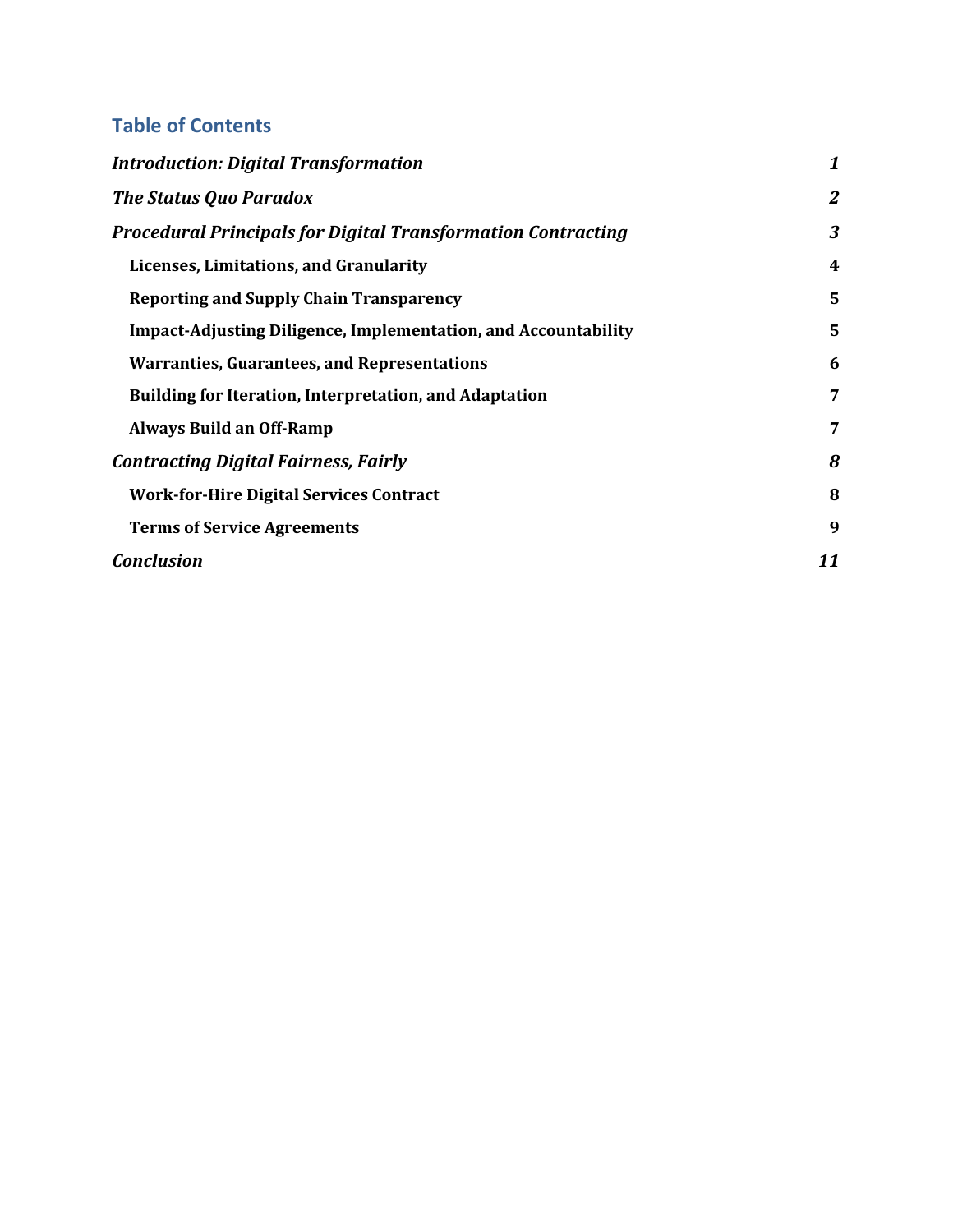# <span id="page-2-0"></span>**Introduction: Digital Transformation**

While the digital transformation of courts has been under way for some time,<sup>1</sup> the response to the COVID-19 pandemic has driven a massive shift to digital services. There has been rapid implementation of case management software, remote hearing platforms, electronic filing, and digital evidence, to name a few. The speed and necessity of the shift to digital services<sup>2</sup> also meant building, procuring, and/or contracting relationships with digital service providers<sup>3</sup> with that same sense of urgency.

The National Center for State Courts, in partnership with a range of stakeholders, has produced several guides aimed at helping courts and aligned service providers address critical aspects of courts' digital transformation, including:

- [Open Data Principles to Promote Court Technology Post-Pandemic](https://www.ncsc.org/__data/assets/pdf_file/0028/59671/Open-Data-Principles-Corrected-2.pdf)
- Court Statistics Projects' [Data Governance Policy Guide](https://www.courtstatistics.org/state-courts/data-governance-policy-guide)
- [Guiding Principles for Post-Pandemic Court Technology](https://www.ncsc.org/__data/assets/pdf_file/0014/42332/Guiding-Principles-for-Court-Technology.pdf)

Introducing multiple digital services and digital service providers into a court's process can produce significant complexity that must be considered when contracting for those services.

This white paper is designed as a complement to the previously-released resources, focused on helping courts and court personnel to begin to incorporate the principles and approaches linked above into the contract terms that define their digital infrastructure.<sup>4</sup> Whether a court is in the beginning, middle, or end of a relationship with a digital service provider, this document will help a court identify potential issues, negotiate for better terms, and sign more effective contracts for digital court services.

This white paper is organized in three parts:

- 1. A review of the status quo of digital contracting
- 2. Defining procedural principles for procuring digital services
- 3. An overview of common digital contracts and considerations for courts

<sup>1</sup> Digital transformation means the move from paper-based processes to digital ones. Examples include: electronic case management systems instead of paper files, online dispute resolution and e-filing platforms, and virtual hearings.

<sup>&</sup>lt;sup>2</sup> Digital services are things like e-filing, virtual hearings, electronic evidence, electronic case management systems, and online dispute resolution.

<sup>&</sup>lt;sup>3</sup> Digital service providers are companies that help courts to offer those services via their technical expertise and/or software platforms. A vendor that supplies a court with an electronic case management system, for example, is a digital service provider.

<sup>4</sup> Digital infrastructure means the collection of software, hardware, and people that enable courts to provide digital services. For example, the internet service provider, the electronic case management software, and the in-house information technology department are all part of a court's digital infrastructure.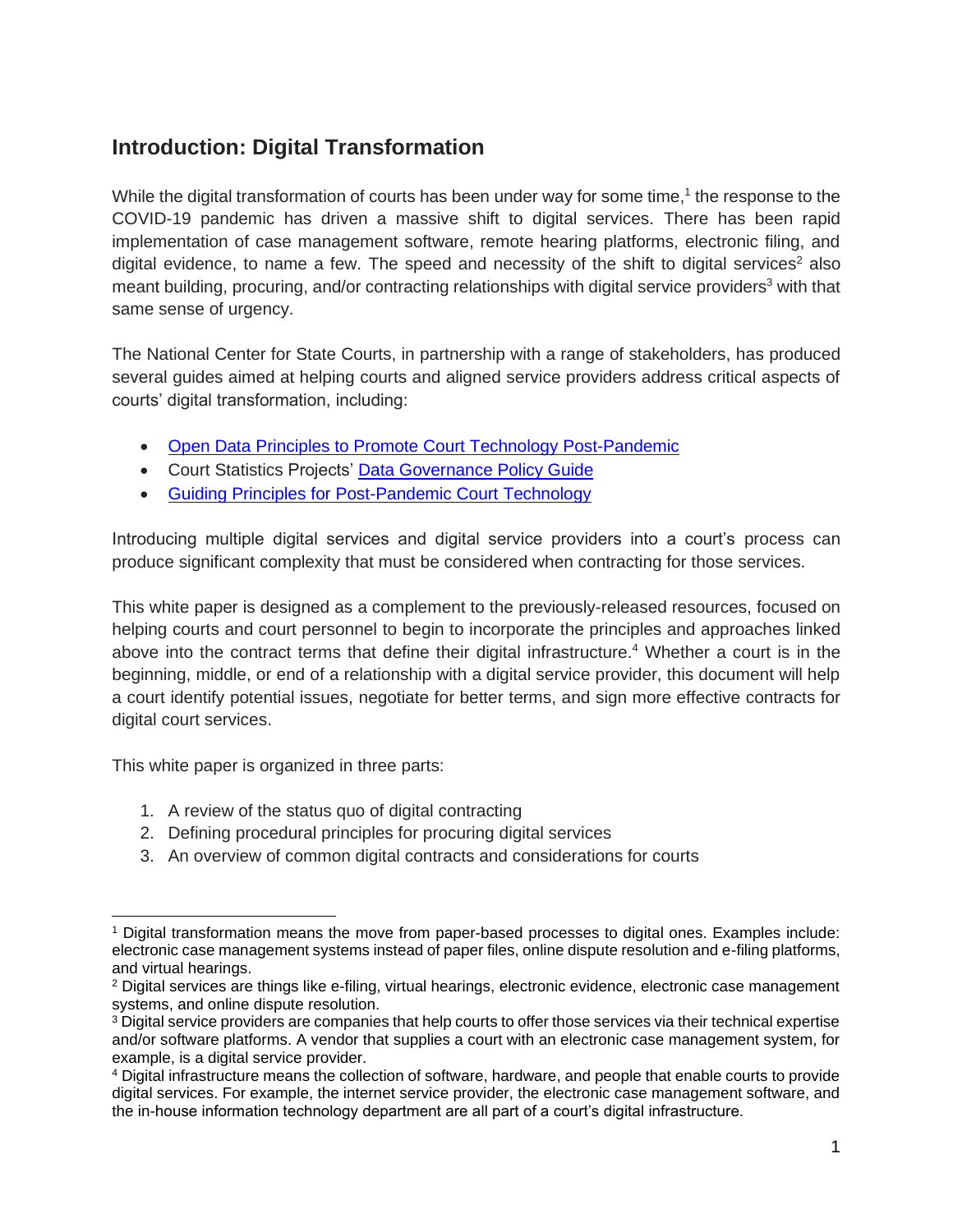# <span id="page-3-0"></span>**The Status Quo Paradox**

The status quo for popular digital contracting is often not designed with the unique, publicly important needs of court systems in mind and, as a result, presents a range of litigant rightsaffecting questions for courts' use of commercial digital services. For example, courts cannot choose their users and need to be able to interact with all people that engage with them. This situation incentivizes courts to use the most popular communication technologies – and yet, the more commercially popular a technology is, the less likely it is to be uniquely suited to a court's desire to meet litigant needs. For courts that presents a paradox: when considering the use of a technology, should a court prioritize using popularly available commercial services, which intermediates commercial actors into the administration of services, should they choose niche commercial services that might be less popularly-available, or should they try to build and host their own, which likely limits their accessibility while requiring significant, ongoing maintenance? None of these extremes is desirable for courts – courts are unlikely to be successful being fully dependent on commercially popular services that are not fit-for-purpose, nor will a court be successful building, hosting, and maintaining a totally independent technology 'stack' with no connection to commercial technologies. Digital tools need nearly constant updating and maintenance, meaning that any initial investments in technology will also require ongoing work (and resources) to keep them operating as intended.

The middle ground for most courts, currently and historically, has been to develop solutions through a combination of procured tools and contracted services. The challenge presented by the speed of digital transformation during the COVID-19 response is that court systems may not have had the time to establish appropriate technical standards or negotiate for the rights and relationships they typically require from commercial partners. Consider, for example, the number of courts that began using a given off-the-shelf remote video platform found that there were concerns with litigants' access, security concerns, or other concerns, shifted to a different platform, and ultimately engaged with an enterprise version of their original choice, all within the span of several months. In the absence of those standards and negotiations, many court systems have engaged technology partners whose interests are not perfectly aligned with the types of relationships courts have with their employees, legal service partners, or litigants. While there is nothing inherently wrong with partnering with unaligned service providers, the lack of alignment can increase the importance and impact of the contracts that define those relationships – and what happens when they go wrong.

The guides linked above lay out a vision for the digital transformation of court services – focused primarily on what systems should be able to deliver in terms of impact (neutrality, procedural fairness, etc.). In practice, those outcomes are the product of well-managed relationships between courts and service providers, as well as between courts and their stakeholders. **Relationships are especially visible in digital contracting because data and software systems are, themselves, mechanisms for managing service relationships.**

To illustrate this point, compare a home mortgage contract to a contract with a case management system vendor. The homeowner must pay the lender, but the lender doesn't have to approve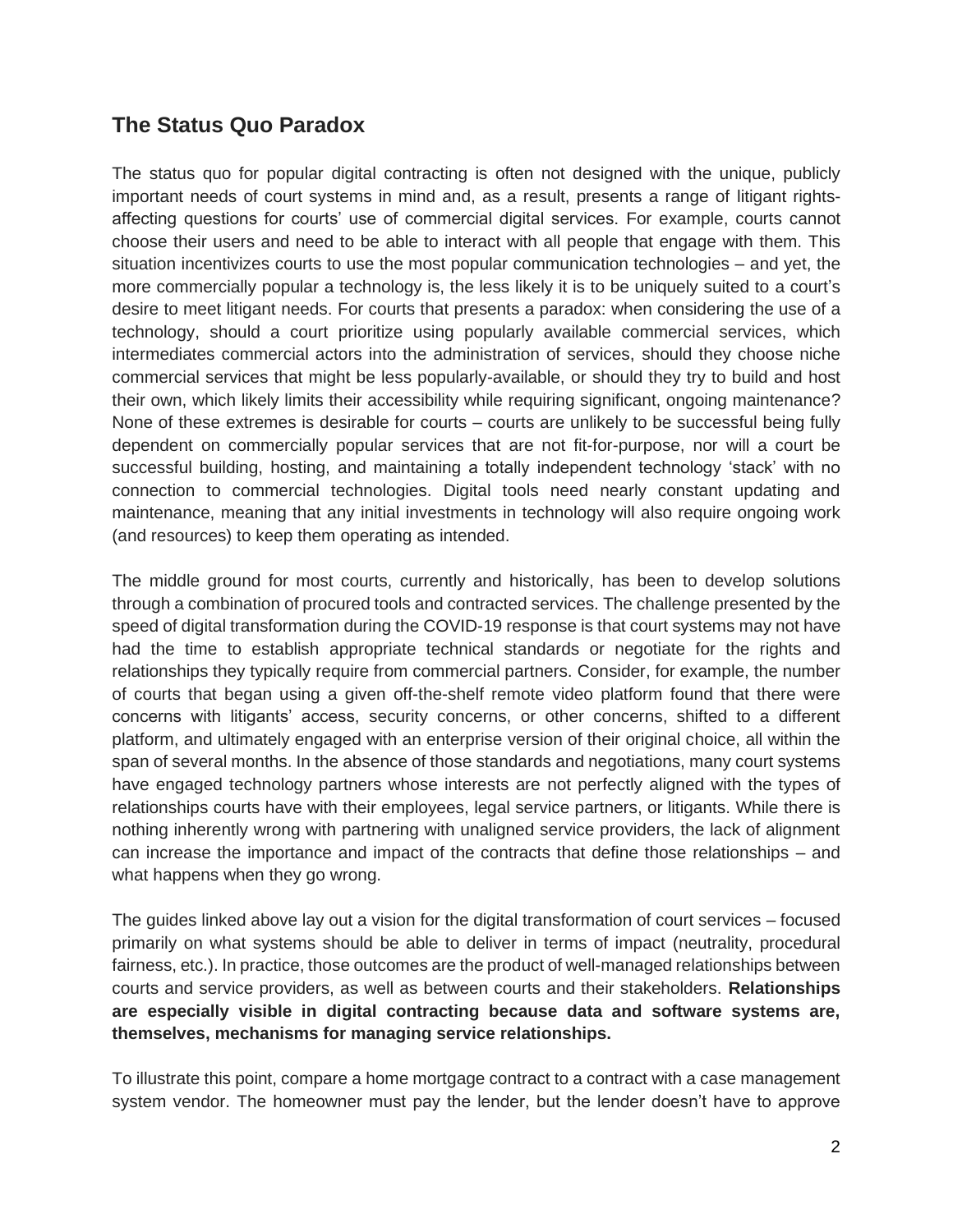cosmetic changes to the house like painting a wall, nor does the homeowner depend on the lender to come and actually paint that wall. In contrast, a digital services contract could very well lay out exactly who can or cannot make a change to a software platform, like a case management system, even for aspects as minor as color scheme or font. It might also dictate who owns the data stored in that platform or who can make changes to the functionality of the platform, even changes that a court could have the ability to make on its own. In other words, a court might not be able to paint their own wall.

Digital services contracts not only require courts to define the authorities in the commercial relationship but the authority of each party to influence the relationships impacted by the use of data and technology. Rather than focus on the ways that digital services can go wrong, this white paper focuses on contracts as the instruments of those relationships and draws attention to the provisions necessary in those contracts for courts to be aware of, engaged in, and capable of governing their digital rights.

# <span id="page-4-0"></span>**Procedural Principals for Digital Transformation Contracting**

The most important set of rights for court systems to include in digital transformation contracts are procedural rights (who can paint that wall - the process for making changes to software, the process for addressing security issues, etc.). For the most part, public discussion around digital rights in courts has focused on the substantive application of rights – whether privacy rights, intellectual property rights, or employment rights. Substantive rights are important foundations for any digital, public system – but, as courts know all-too-well, rights are only as good as the parties' ability to enforce them. Too often, digital services contracts are crafted in ways that complicate, if not prevent, effective rights enforcement. Those complications are not based on substantive disagreements, they are based on procedural provisions and rights (or lack thereof) that prevent meaningful action on any issue. For example, the substantive right of an unhoused person to respond to a complaint via an online dispute resolution platform could be impacted by a court's lack of a procedural right to modify a mandatory address field in that platform to reflect that a person is unhoused. As a result, this guide focuses first on helping courts establish a contractual baseline of digital procedural rights.

Digital contracts are different than the contracts in other industries in at least a few, structurally important ways: (a) they are designed to avoid the complexity of contextual use, meaning that they rarely make affirmative warranties or guarantees about the integrity or fitness of a product for a particular use; digital contracts are framed around "all acceptable uses," as determined by the service provider; (b) they typically over-apply boilerplate contracting rules, by extending them into long-term contexts and creating unilateral amendment authorities; and (c) they often include provisions that divert litigation to arbitration or otherwise limit the means of redress available to users. The combination of these factors can make it challenging to negotiate with digital service providers during contracting.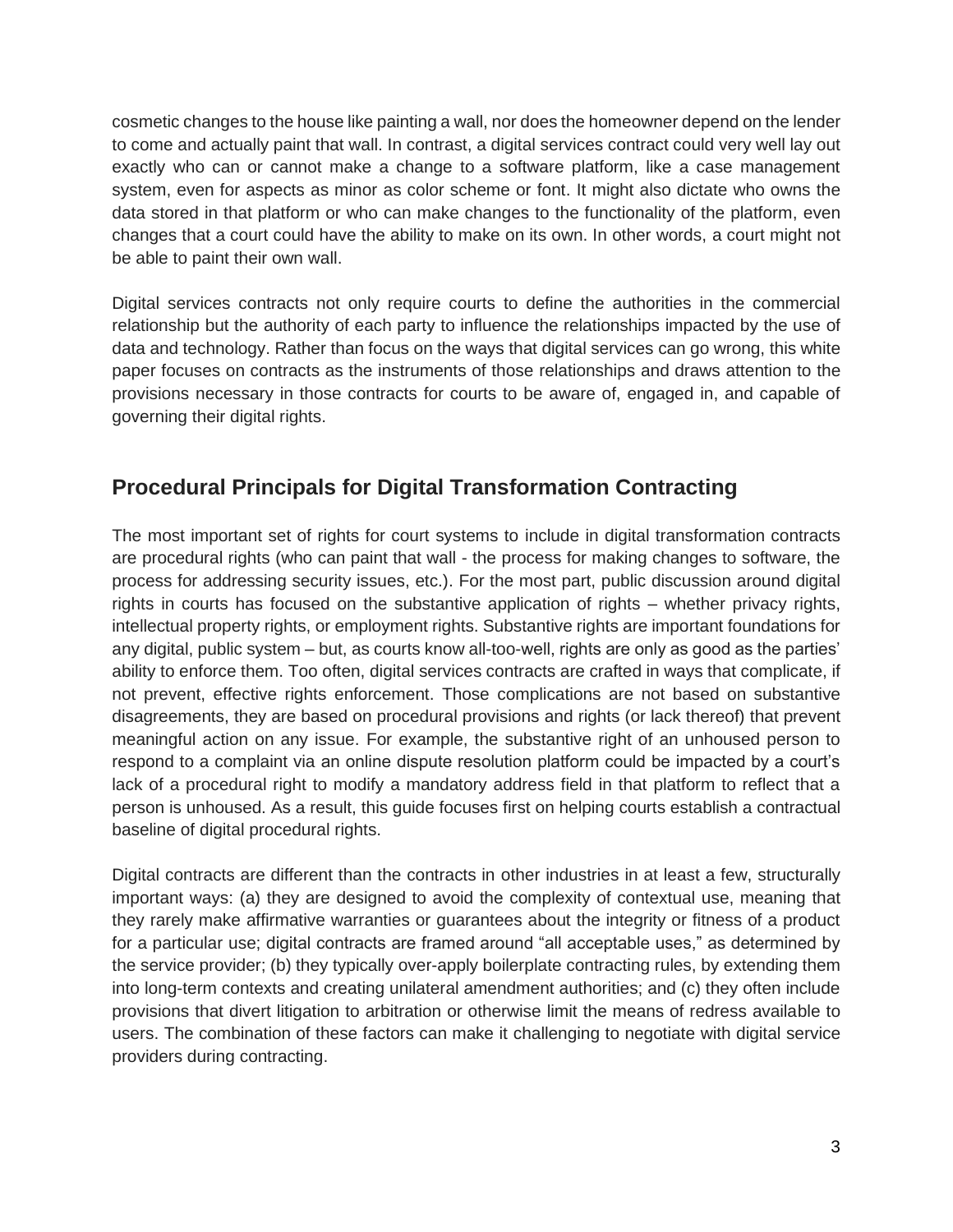Digital contracts are not different in the ways most often put forward by industry – it is not that they contemplate unsolvable problems or involve powers too innovative to limit – it is that they are typically designed to avoid any source of potential friction. This is often presented as a pitched battle for progress against inefficiency, but the most common types of problems with digital systems are not grandiose or unique, they are mostly banal – it is far more common for a product to stop working, a service provider to go out of business, or for a product to replicate predictable bias, than it is for court software to get caught up in a scandal. Though those problems can sound run-of-the-mill when described as technology problems, when they impact the way a court delivers services, those seemingly banal issues can result in a wide range of injustices.

**Contracting the Status Quo:** In February of 2021, [whistleblowers revealed that the Arizona](https://gizmodo.com/software-bug-keeps-arizona-prisoners-behind-bars-past-r-1846327969)  Department of Corrections' inmate [management software was unable to account for a change](https://gizmodo.com/software-bug-keeps-arizona-prisoners-behind-bars-past-r-1846327969)  [in sentencing policy,](https://gizmodo.com/software-bug-keeps-arizona-prisoners-behind-bars-past-r-1846327969) and, as a result, was keeping hundreds of inmates in prison beyond their release date. Not only was the software error resulting in a fundamental loss of freedom using the state's power, it was costing the state significant amounts of money that weren't covered under their services contract. According to news coverage, senior Arizona Department of Correction leaders were aware of the problem for more than 2 years, before the story became public. While there is some dispute as to what issues were caused by software bugs and which were caused by configuration issues, the software system cost the state \$24M and **many of the reported bugs weren't addressed because the Department of Corrections hadn't procured enough of the vendor's custom development hours in the contract to provide continuous updates.**

<span id="page-5-0"></span>Courts should consider these principles for procedural rights in digital contracting:

### **Licenses, Limitations, and Granularity**

Most digital contracts use open-ended licenses to define the parties' rights to data instead of articulating granular, limited uses. The open-endedness of data licenses can make it harder to establish and enforce reasonable limits on use, potentially putting the burden on a court system to monitor the service provider to ensure reasonable compliance. Even worse, these open-ended licenses can actively frustrate the transparency of the process and accountability for errors that effect court users.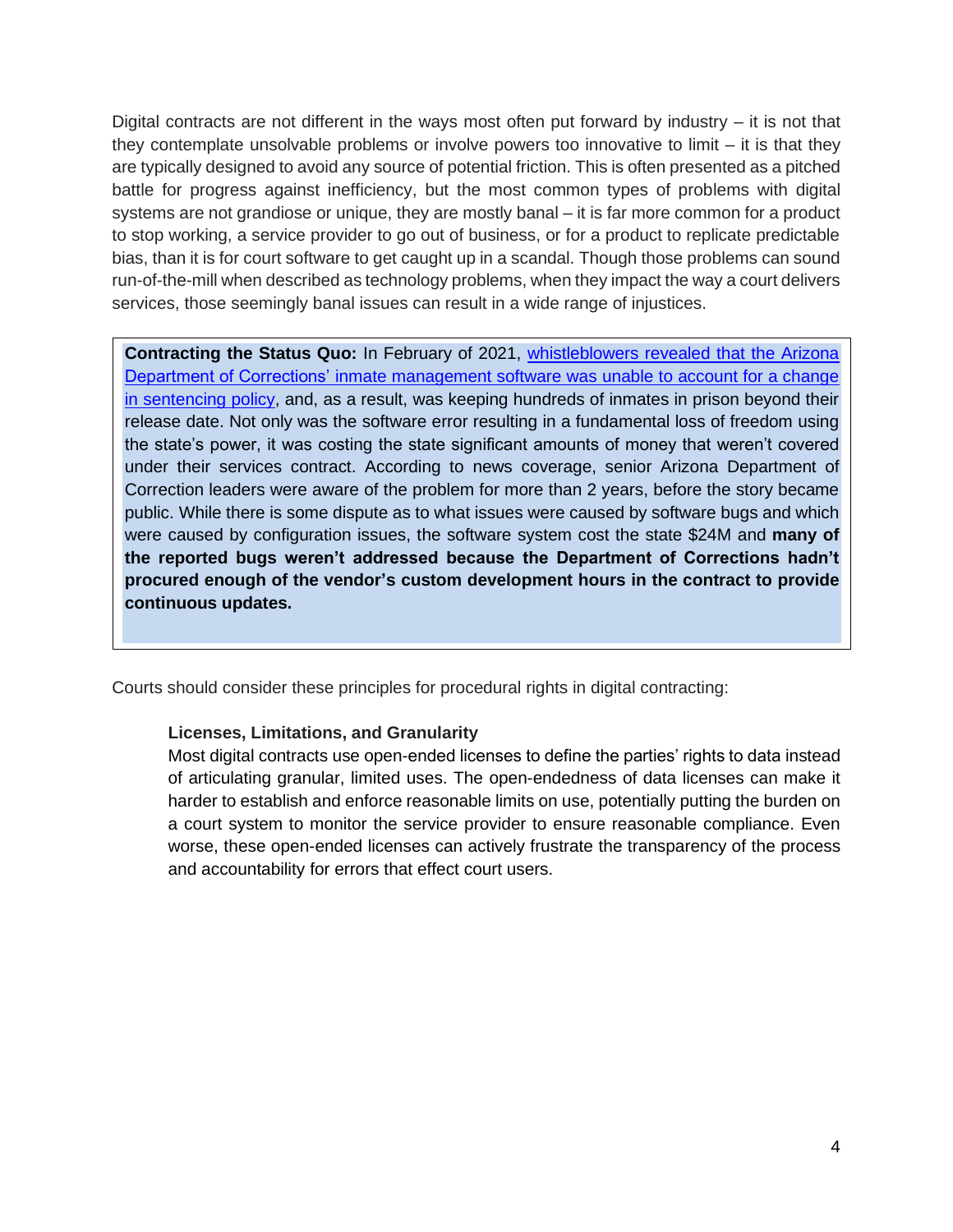**The Dangers of Open Data's Long, Commercial Tail:** One of the unintended consequences of courts' approach to opening data has been [the emergence of data brokers who use criminal](https://www.wired.com/story/criminal-justice-transparency-law-data-brokers/)  [history to target commercial services or, worse, bias other services.](https://www.wired.com/story/criminal-justice-transparency-law-data-brokers/) This kind of digital appropriation is bad for litigants in a range of ways: (1) it opens people up to commercial exploitation during a vulnerable period; (2) it is often used in ways that bias future decisions by increasingly data-driven systems, like job candidacy, credit eligibility, or insurance premiums; and (3) it significantly limits the effectiveness of expungement – practically, and as a policy goal. While courts may be under statutory obligation to create public records, they still must do so in a way that is mindful of possible abuse at scale, in-part because licensing of underlying data can allow indiscriminate commercial use.

For example, a sealed criminal record could nonetheless become part of data that is sold and used by third parties, with serious consequences for the court user, even though the law and public policy concerns have attempted to make that information inaccessible to mitigate harm. Therefore, when contracting with software providers, courts should take care to delineate the rights and ownership of data captured within that system at the contracting phase. The contract should be explicit about which parties have the authority to license and/or sell specific kinds of data. Contracting should also consider the degree to which information captured within the system falls within the purview of open records requirements, which may apply to some data elements, but not others, and take care to not grant rights to data that are broader than intended or more permissive than the law requires without careful consideration.

### <span id="page-6-0"></span>**Reporting and Supply Chain Transparency**

Digital services are often the result of a combination of technologies – including software, data services, and web-hosting tools. Each unique service in a court's 'stack' adds a new actor to understand and, in some cases, to monitor. Courts that want to ensure their ability to enforce their users' rights – not only reporting and transparency information about the whole technology 'stack' – need to clarify the responsibility for ensuring and enforcing compliance across the supply chain of actors providing digital services.

### <span id="page-6-1"></span>**Impact-Adjusting Diligence, Implementation, and Accountability**

Court services typically operate at a higher standard than others, in part because of the recognition of how important they are to individuals' freedom and well-being. Courts, therefore, must ensure that those standards are met in contracts and procurement processes.

The three parts of the procurement process where these issues are most important are: (1) considering the potential impacts of failure to identify the due diligence requirements for prospective providers; (2) ensuring that courts' standards of practice pass through to service providers; and (3) acting as a guarantor of the accessibility of appropriate redress to court stakeholders, whether employees, attorneys, or litigants. Court systems are designed to protect a range of rights that are not effectively redressed through the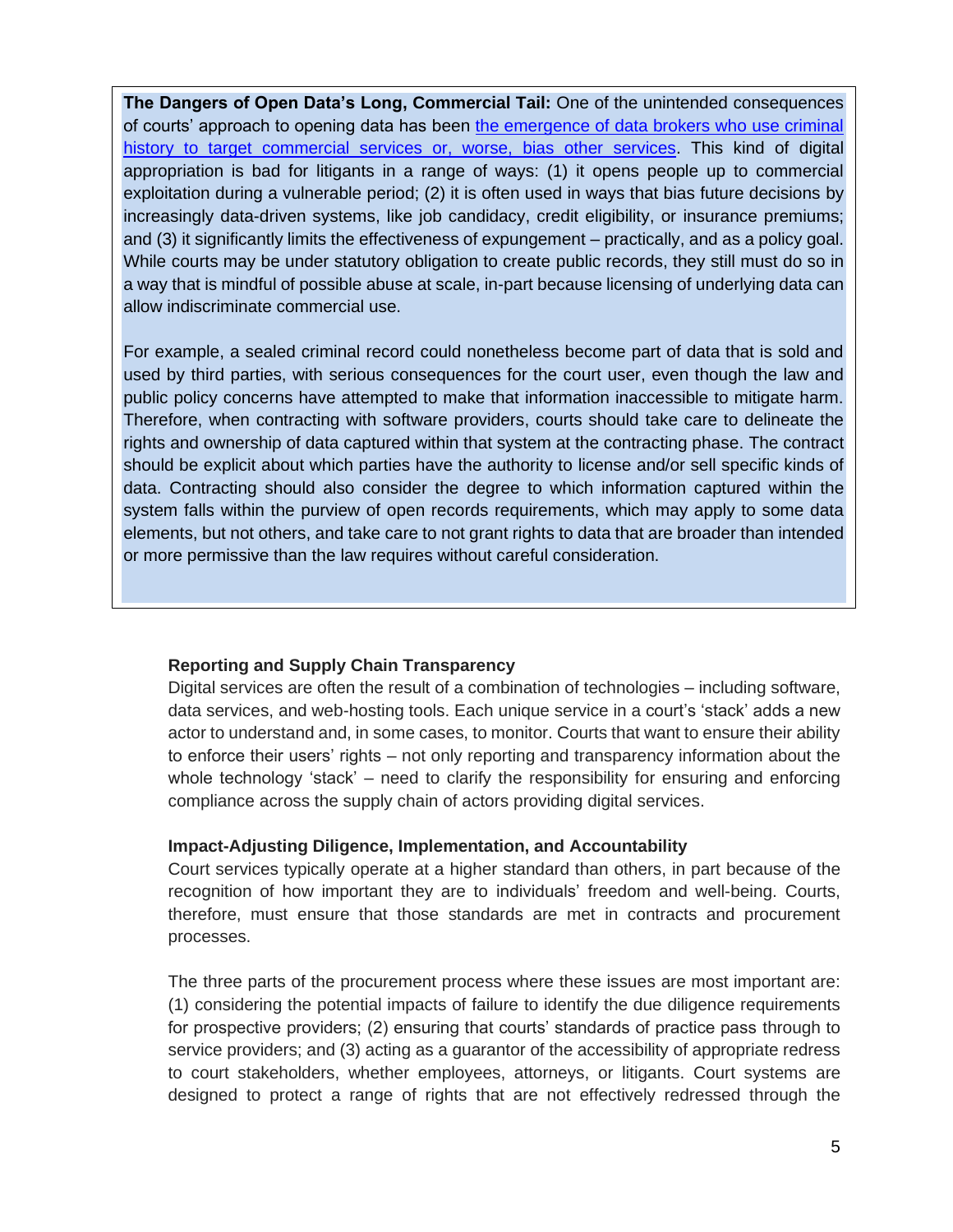remedies provided by status quo digital contracting, and so it is critical that courts consider the pathways to enforcement for those who may be impacted by digital services' implementation and transformation.

New Case Management Software, Part 1: In 2016, Alameda County shifted from its legacy [case management system](https://arstechnica.com/tech-policy/2017/02/inadequate-court-software-still-gets-people-wrongly-arrested-lawyers-say/) to a new one, a transition that was not properly planned, resulting in thousands of rights violations, including everything from wrongful arrest, extending jailtime, and inappropriately registering people to the sex offenders list. While all software can face bugs or security flaws, or improper configuration, the errors resulting from this transition were very serious, including deploying the police against innocent people, often in ways that had significant impacts on their lives. The court issued statements acknowledging that mistakes had been made but continued to use the system. **A contract structured differently might have allowed them to compel the vendor to fix the problem, and could have prevented the delay in solving this issue caused by disagreement over vendor/court obligations.** Here, the point is that the typical response to a 'software bug' and the typical response to improper use of police power are extremely different, so when courts procure and use software that has the potential to impact peoples' freedoms, they should take great care in the contracting.

#### <span id="page-7-0"></span>**Warranties, Guarantees, and Representations**

One of the major differences between analog and digital contracts is that analog contracts make a lot of affirmative promises – especially about the fitness of a product for a specific use. Not so with digital contracts. Yet, without those promises, courts are often left without the tools to make informed decisions about how to reasonably rely on digital services, and court stakeholders are left without a clear roadmap for who is responsible for answering inevitable questions and resolving disputes.

**New Case Management Software, Part 2:** One of the most jarring aspects of the above example is [how complicated it was for the parties involved,](https://arstechnica.com/tech-policy/2017/06/appeals-court-public-defender-lacks-standing-in-dispute-over-court-software/) all of whom just wanted working case management software that produced correct outcomes, to agree on a process for resolving the problem. Some of the first people to notice the problem were public defenders, who ultimately filed more than 2,000 declarations related to errors arising from this issue – and who courts eventually ruled didn't have the standing to challenge court-procured software, 'in their own right'. Clerks from an additional 3 counties also filed suit, as did a victim of wrongful arrest, none of which are, of course, an appropriate way for courts to identify, resolve, or redress the harms caused by a software system. When negotiating technology contracts, whether commercial or custom, they should assume that significant updates – whether because of flaws, as in this case, or because of updated policy, as in the Arizona case – will be required and budget accordingly. **Ensuring a court's procedural rights by assigning responsibility for software updates, maintenance, and adaptation is a key component of effective technology procurement and contracting.**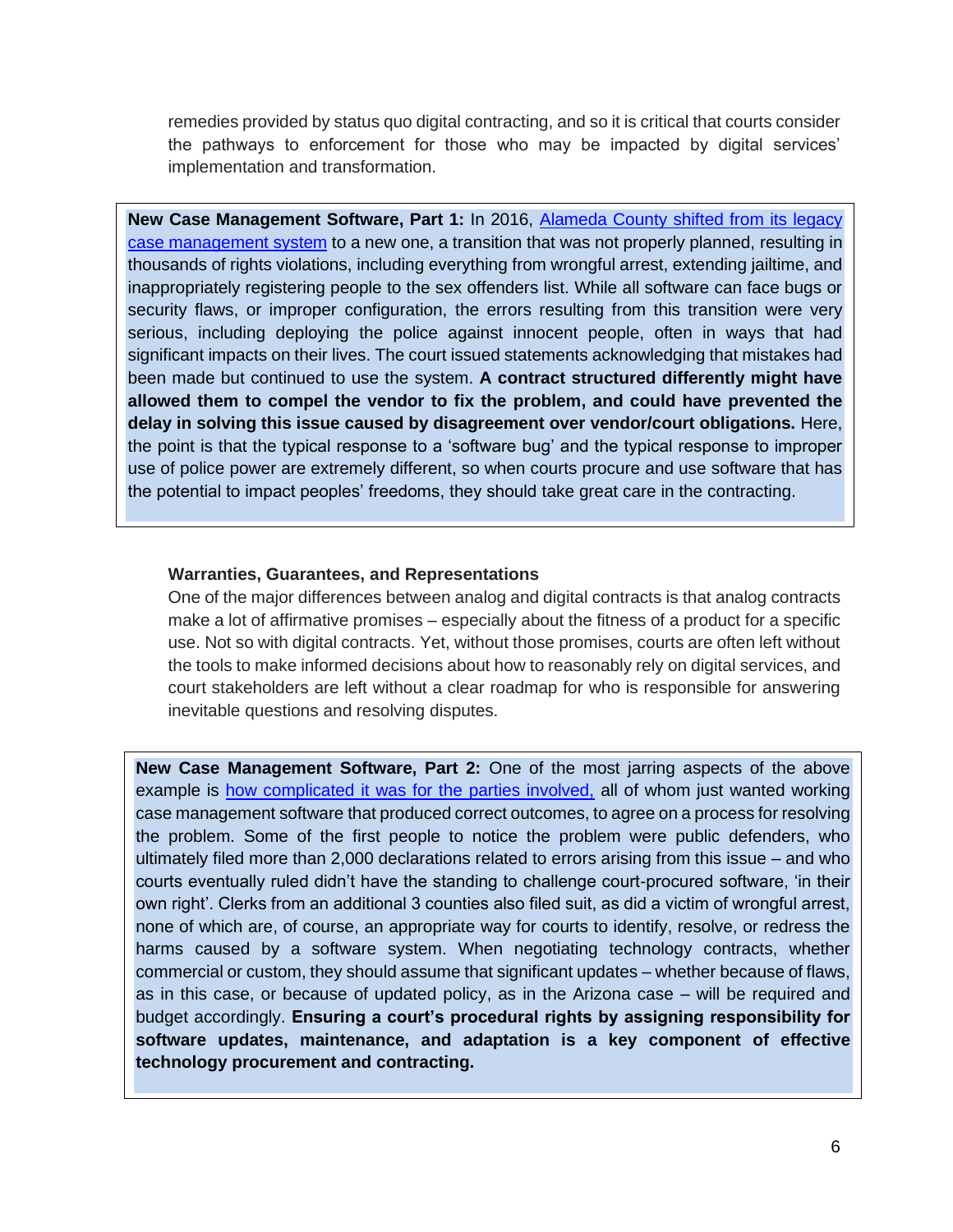### <span id="page-8-0"></span>**Building for Iteration, Interpretation, and Adaptation**

Court services are themselves designed to adapt – typically because of the participation of their stakeholders. Digitally transforming court services increases the potential to continuously improve service delivery, but it also requires proactively providing and contracting for systems that articulate the process for making those improvements. And, as described in the NCSC's Principles for Post-Pandemic Court Technologies, the most effective systems enable court stakeholders to participate in designing those improvements. Courts' digital services contracts should include provisions that permit the court to continuously improve the product over time to adapt to the needs of litigants or statutory or rule changes.

## <span id="page-8-1"></span>**Always Build an Off-Ramp**

History has shown us that it is likely that some digital services or companies will fail, so courts need to design digital transformation processes with succession in-mind from the beginning. NCSC has created a resource designed to help courts do just that, which is available [here.](http://www.ncsc.org/exitingtech)<sup>5</sup> This approach is not only important for long-term planning, but is also useful to help courts avoid vendor lock-in – which is especially common in digital services. Courts' digital services contracts should include wind-down provisions that not only give them a copy of the underlying data, but also enable them to transition to another system without losing continuity of service. Courts should approach digital transformation with clearly articulated provisions that provide for redundancy, resilience, and succession in service provision.

**Getting (and Losing) Your Fibre:** Building off-ramps is important for all kinds of technology procurement – including infrastructure services. In 2019, just two years after [Google Fiber](https://www.theverge.com/2019/4/16/18381466/google-fiber-louisville-kentucky-3-84-million-road-repair-shallow-trenching-service-cancelled)  [began signing subscribers in Louisville, Kentucky, the company decided to cease local](https://www.theverge.com/2019/4/16/18381466/google-fiber-louisville-kentucky-3-84-million-road-repair-shallow-trenching-service-cancelled)  [operations.](https://www.theverge.com/2019/4/16/18381466/google-fiber-louisville-kentucky-3-84-million-road-repair-shallow-trenching-service-cancelled) They gave customers two months of notice and free service, before shuttering. While switching Internet providers is relatively solvable, switching software and service providers can have big impacts. **The more courts contract technologies with succession as an assumption, the more independent and resilient they are when the unexpected, inevitably, happens.** 

<sup>5</sup> Linked above at [www.ncsc.org/exitingtech](http://www.ncsc.org/exitingtech) this resource was developed in partnership with [small scale.](https://consulting.smallscale.org/) You can use the link to access an online version of the tool or request a free booklet. You can also watch a short video overview of the tool [here.](https://vimeo.com/689448801?embedded=true&source=video_title&owner=11964368)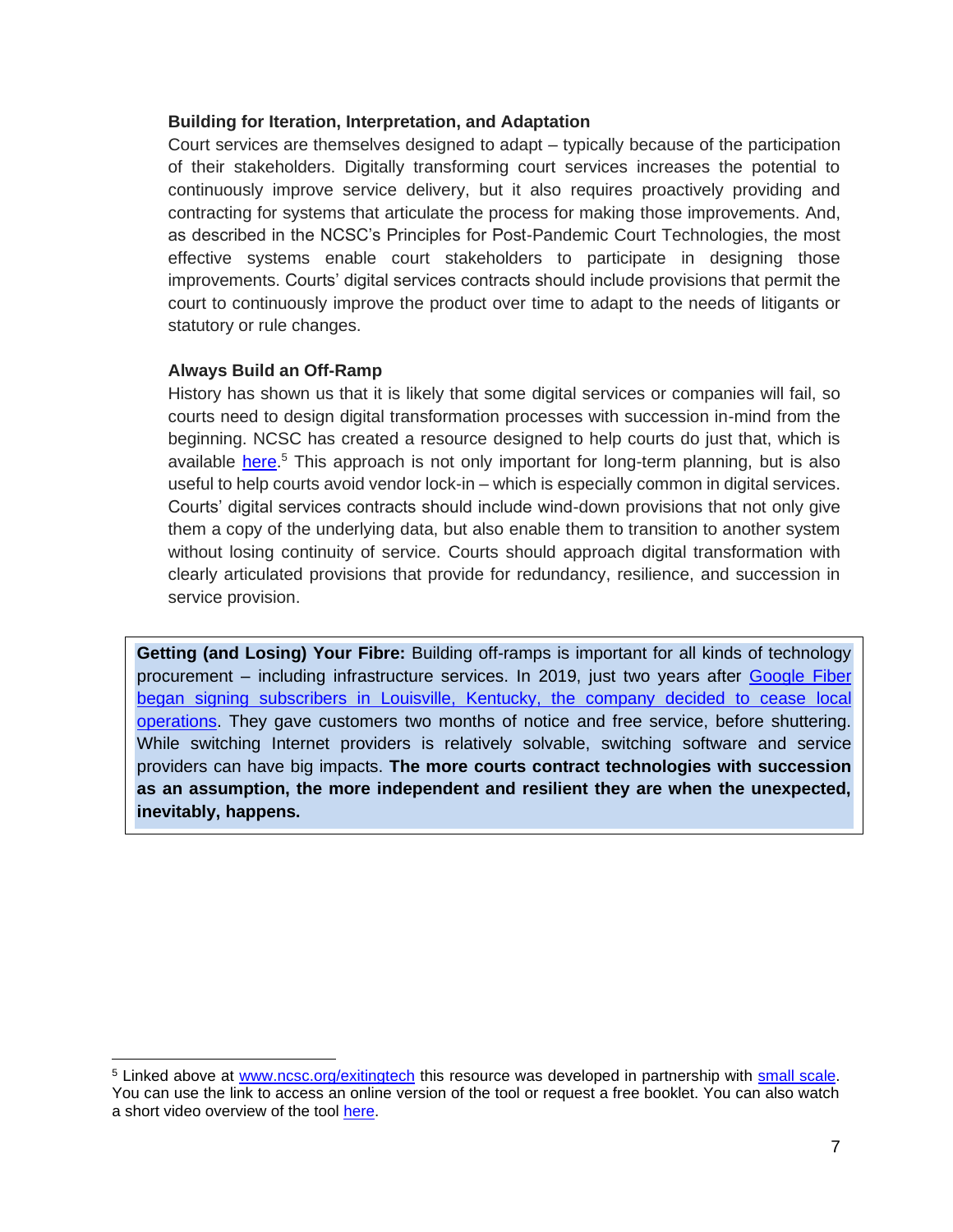# <span id="page-9-0"></span>**Contracting Digital Fairness, Fairly**

Courts' rapid engagement in digital transformation creates an often-overlooked source of influence: public purchasing power. Courts, by engaging in digital transformation, are also creating an opportunity in which they can wield their resources, individually and collectively, to shape the market for the digital services they use. However, for courts to capitalize on that opportunity, they need to be able to express the principles above – not just as concepts but translated into the contractual terms that formalize their underlying rights.

To help courts translate the principles above into usable practice, this white paper highlights key provisions in two common types of digital contracts: (1) digital work-for-hire contracts and (2) platform terms of service. Each of these contracts represents a different approach to managing digital services infrastructure and, as a result, a different kind of relationship. Work-for-hire contracts, for example, are where a court hires a contractor to build, customize, or license a product. By contrast, terms of service agreements are most common in relationships where a court uses commercial, off-the-shelf platform services. These contracts are different from each other because they represent different kinds of relationships between a digital service provider and a court, and those differences have an impact on the resulting needs and power dynamic of each party. In some cases, those differences may prevent the parties from negotiating at all.

Courts can create a unique role and support infrastructure for their digital services, but doing so will require them to assert firm standards for their procedural rights in the relevant contracts. The way that courts design and deliver digital services will inevitably change over time, so the first step in building fair digital services is to ensure that the underlying contracts preserve courts' ability to drive those changes fairly.

### <span id="page-9-1"></span>**Work-for-Hire Digital Services Contract**

Typically, work-for-hire digital contracts are used to hire technical talent for short periods to set-up digital services systems. The key priority for courts using work-for-hire contracts for digital services should be ensuring that they have access to the legal authorities and technical resources necessary to independently sustain the procured system beyond the term of the agreement.

Here are a few key provisions to pay attention to in work-for-hire contracts:

Intellectual Property clauses are often used to create dependence on a digital service provider. Courts should ensure that they have a broad license to use, alter, and create derivative products from the outputs of the agreement – essentially, courts need to make sure that vendors cannot assert intellectual property rights to limit courts' use of the underlying technology.

Courts can also require vendors to guarantee that their work product does not have any third-party interests, dependencies, or licenses that require court attention. This does not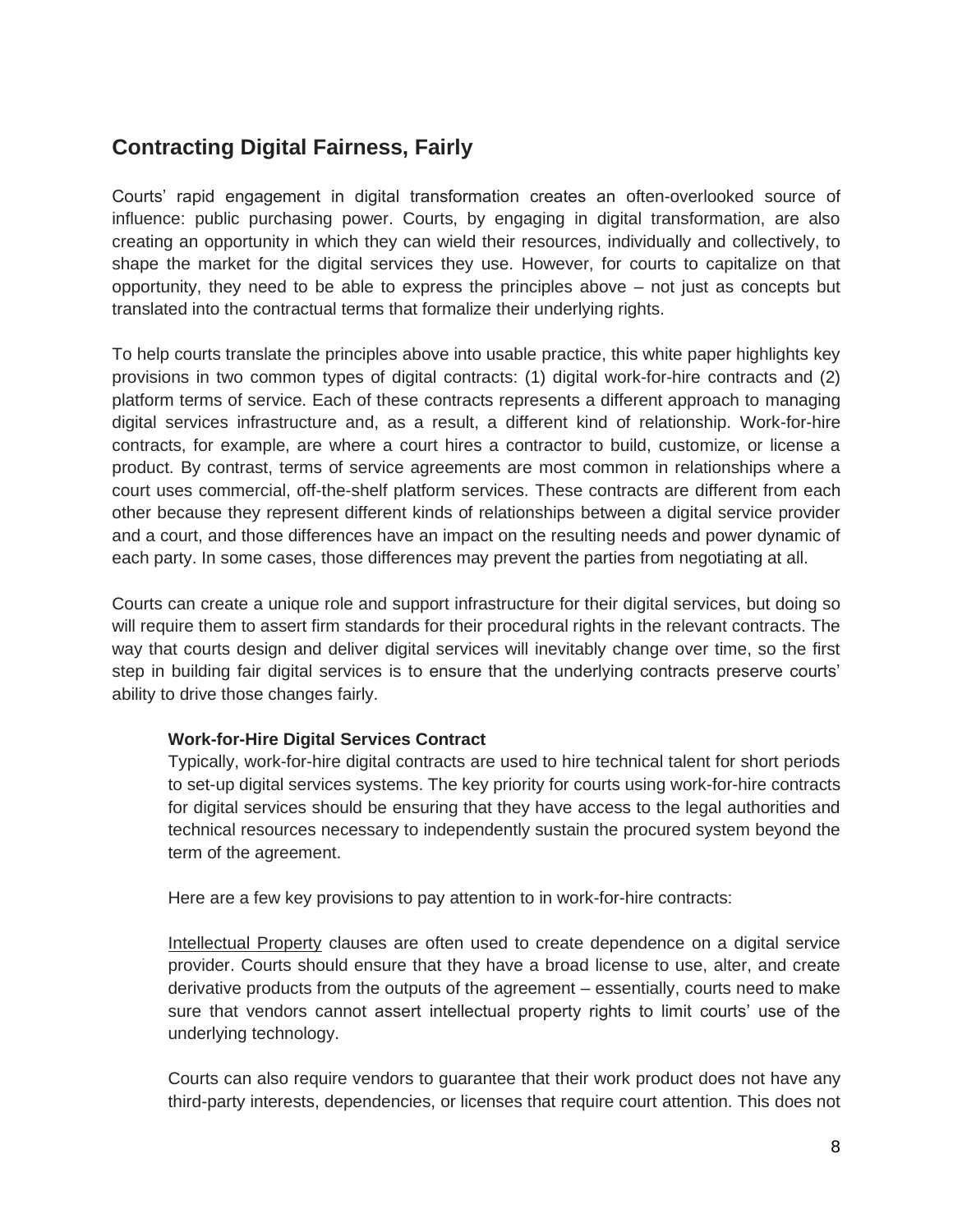mean that courts need a proprietary license to the intellectual property embedded in their digital systems – open licenses, non-commercial licenses, and software collaboratives all offer creative solutions to protecting courts' interests without infringing on the interests of the vendor.

Confidentiality clauses in digital contracts often extend to protect technical development processes as trade secret, which can significantly limit a court's ability to maintain or adapt the procured technology. Here, it is most important for courts to ensure that confidentiality clauses are not used to foreclose ongoing use of, or migration away from, procured digital systems.

The Scope of Work may seem obvious, but it is easy for digital work-for-hire contracts to fall prey to ambiguities. All technology products are imperfect, so when courts hire a vendor to build a system, they often assume that the product will reach an obviously 'final' state, which will mark the end of the contract.

Unfortunately, this may not happen – it is far more common to realize, once a court has established some basic functionality, how more refinement and support could help the court achieve additional goals. The same is true for product customization and maintenance work, whether the court is contracting website design, software development, or something even more complex. In digital contracting, the term 'acceptance criteria' is used to establish the functional and contextual requirements that enable both parties to consider work complete. Critically, these acceptance criteria need not only to describe the technical functionality required but also the conditions under which a product should achieve that functionality. For courts, that means articulating specific acceptance criteria to ensure that contracted products realize their intended purpose.

### <span id="page-10-0"></span>**Terms of Service Agreements**

Terms of service agreements are how commercial, off-the-shelf platforms govern their relationship with their clients. Unlike work-for-hire contracts, terms of service are usually boilerplate contracts that use a common set of terms to govern their relationship with all users, regardless of the type of user or technology use. As a result, platform companies often confer broad authorities to themselves in terms of service agreements, including the ability to unilaterally amend the agreement. Similarly, terms of service typically focus on technical functionality, as opposed to the fitness of that functionality for specific uses, or the liabilities that might reasonably arise from those uses. In addition, terms of service agreements often frame digital rights in commercial terms, which can flatten or exclude other rights protections available to courts and their stakeholders. The asymmetry in these agreements can present a challenge for courts expecting specialized attention or customization to meet specific needs.

Courts are best served by viewing commercial digital service providers as an extension of their organization and as an assignment of their public authority. Courts entrust digital service providers to perform critical aspects of their relationship with court users, often in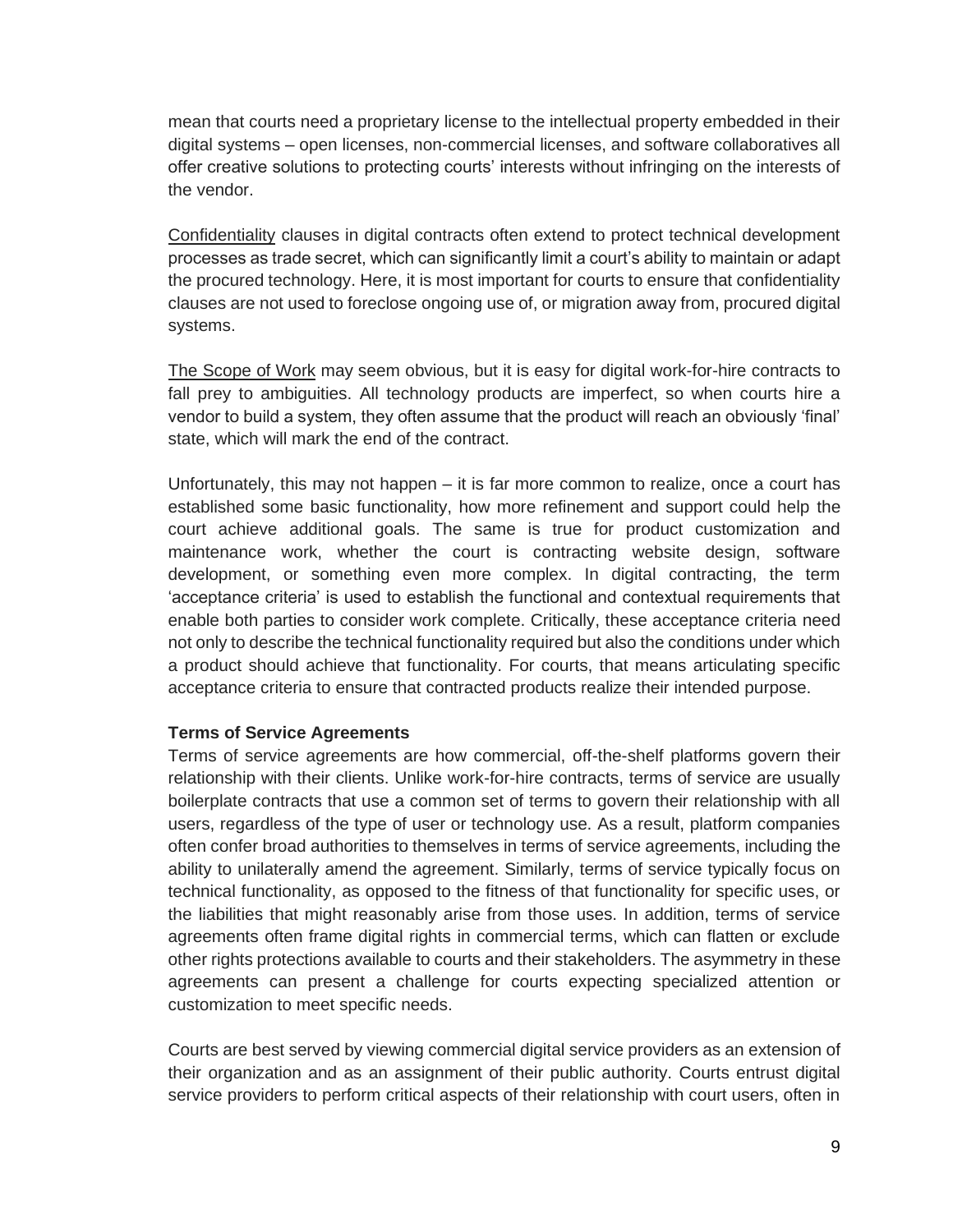ways that impact the equity of the service – everything from ensuring the accessibility of public resources to presenting unbiased research to protecting sensitive information. **As a result, a court's key priority in negotiating terms of service agreements should be ensuring the ability to establish, maintain, and enforce standards of transparency, equity, and accountability.** 

Here are a few key things to evaluate in terms of service agreements:

Data License: Terms of service agreements frame platforms' use of data as necessary to provide their services – including the types of data they collect, what they use it for, and who they share it with. As described above, though, these terms can be phrased quite broadly, both because services grow over time and because the companies that administer them change. Most companies reduce the amount of contract amendments necessary by using relatively broad categories as the bases of their data rights, expecting users to trust their internal systems to prevent abuse.

Courts should review terms of service with an eye toward understanding that platform's data rights and ensuring they are appropriate for court stakeholders, as well as courts themselves. For example, terms of service agreements often enable platforms to use the data they collect through service provision to perform analytics, conduct 'research', support the company's marketing, or share that data with subsidiary technology services. Each of these categories can be sensible, but they can also become the source of significant abuses of court stakeholders' basic rights and interests. Courts using technologies that generate, categorize, or publish data about stakeholders should include provisions that ensure both transparency and acceptable use limitations., Proactive contracting can ensure that courts do not become a source of data exploitation, [as can be](https://www.cigionline.org/articles/a-crisis-of-loyalty/)  [the case](https://www.cigionline.org/articles/a-crisis-of-loyalty/) in a range of important public services.

Acceptable Use: The acceptable use section of a terms of service agreement is where a platform company describes what their users are allowed to do with the platform. Typically, terms of service frame acceptable use as "all legal uses," with a list of specific prohibitions against illegal, harassing, or otherwise inappropriate behavior. Importantly, platforms often also reserve the right to unilaterally interpret, adjudicate, and enforce those prohibitions. Courts' use of technology is unlikely to upset most 'acceptable use' policies, but they are important to understand – as courts may be held responsible for other court stakeholders' behavior, which can result in suspension or loss of access from a platform. Where courts should focus negotiating influence is on improving the accessibility, transparency, and due process that goes into a platform exerting their authorities in determining acceptable use.

Privacy Policies and Nested Agreements: Several platform companies create multiple policies that govern different aspects of their authority. This includes privacy policies – both for the original service and, potentially, for linked services. For courts, this means that important information about the ways that service providers use court stakeholder data may be scattered across multiple agreements or buried in an obscure link, deep in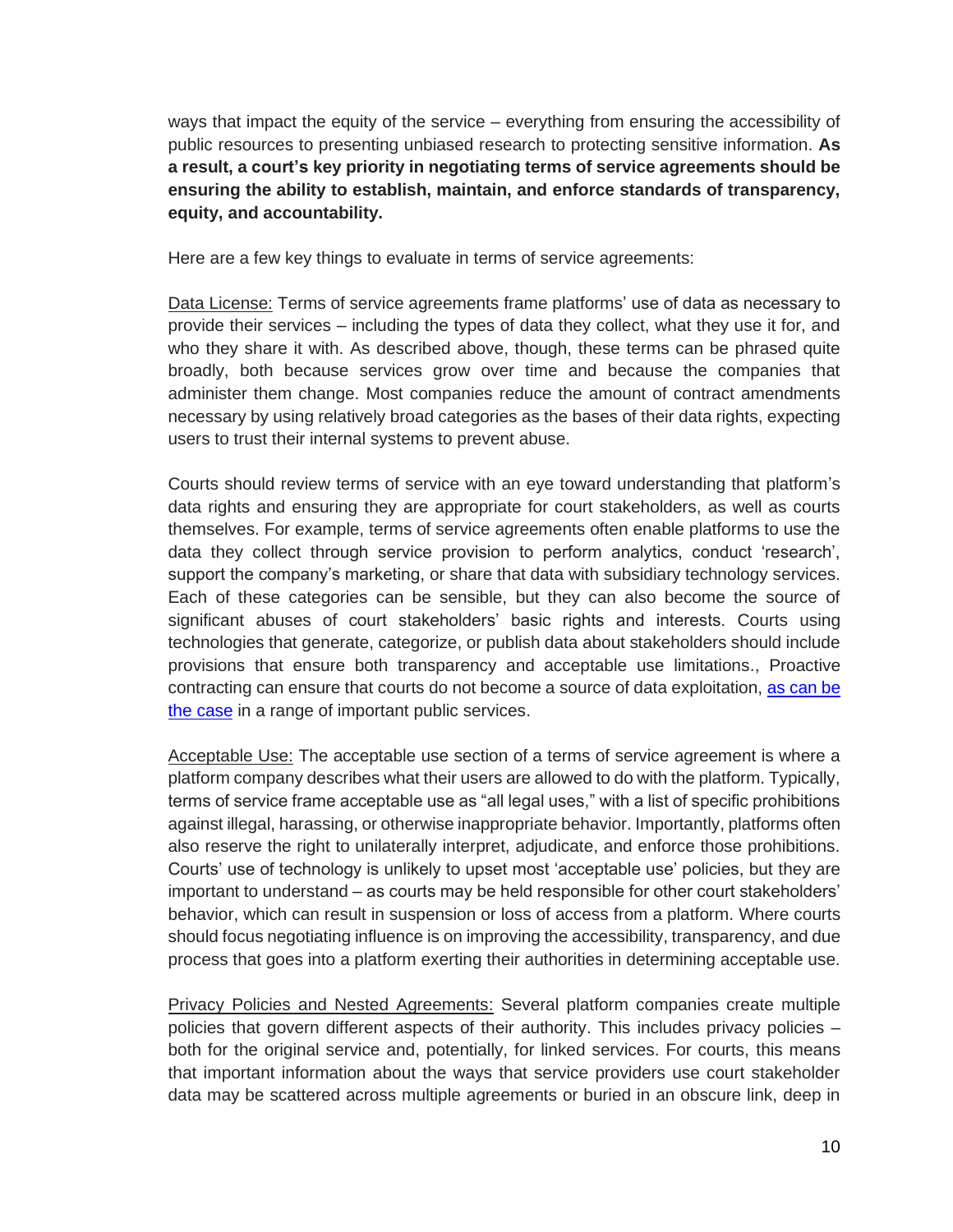the terms of service. Courts negotiating terms of service agreements should work toward specific, affirmative data use descriptions – with explicit limitations requiring additional agreement for uses that exceed those terms.

While these are a few areas to focus on in digital services contracts, they are only intended to illustrate the ways that contracting terms and tactics meaningfully shape the equities between parties. Of course, when courts are contracting for digital services, they are not just a commercial actor, they must consider the impact of these terms on the unique relationship they have to their stakeholders. Unlike digital platform users, like someone choosing to use Facebook, court users do not opt-in to their use of the service. A court user does not choose the court's case management system but ultimately must rely on it. They have not opted into the terms of service that govern the court's use of that system, yet they may end up having their rights governed by those same terms of service. The fact that someone is opting into use is a founding assumption of most contracts, which does not necessarily hold true for courts and their users. Beyond basic consent issues, courts need to be mindful of how data collected through the administration of services could be used by third-parties.

**At an operational level, courts' transformation into digital actors not only means developing the capacity to engage with technology providers, it also means developing the mechanisms to articulate, monitor, and enforce the rights, limits, and conditions the court creates in digital contracts.** While that can seem daunting initially, the process of designing and negotiating for data rights through contracting processes is the first step to building both sources of capacity, in addition to improving the efficiency and effectiveness of their services.

# <span id="page-12-0"></span>**Conclusion**

Digital transformation offers incredible opportunities to realize the promise of court services, in no small part because extending the reach of courts to equally serve a broader range of stakeholders is a foundational component of the promise of new technology. Courts are unique in a range of important ways – often in ways that can be altered or diminished by digital transformation unless they take care in how they contract and assign rights.

In the short-term, courts' recent, rapid digitization has resulted from incredible ingenuity in adapting to the extraordinary demands of pandemic response. However, public systems are only now starting to recognize the impacts of these changes. In the long-term, courts are best served by advocating as ardently for their unique needs as possible, not only because of self-interest, but because it creates models and markets that can serve other public institutions. Unfortunately, in today's digital markets, that may mean that courts need to work even harder to find lessobvious, more-aligned partners – but that investment in research, diligence, and procurement both returns capacity benefits and, importantly, helps build the foundations for the kinds of postpandemic data and technology use envisioned in the principles bulleted above on the first page of this paper.